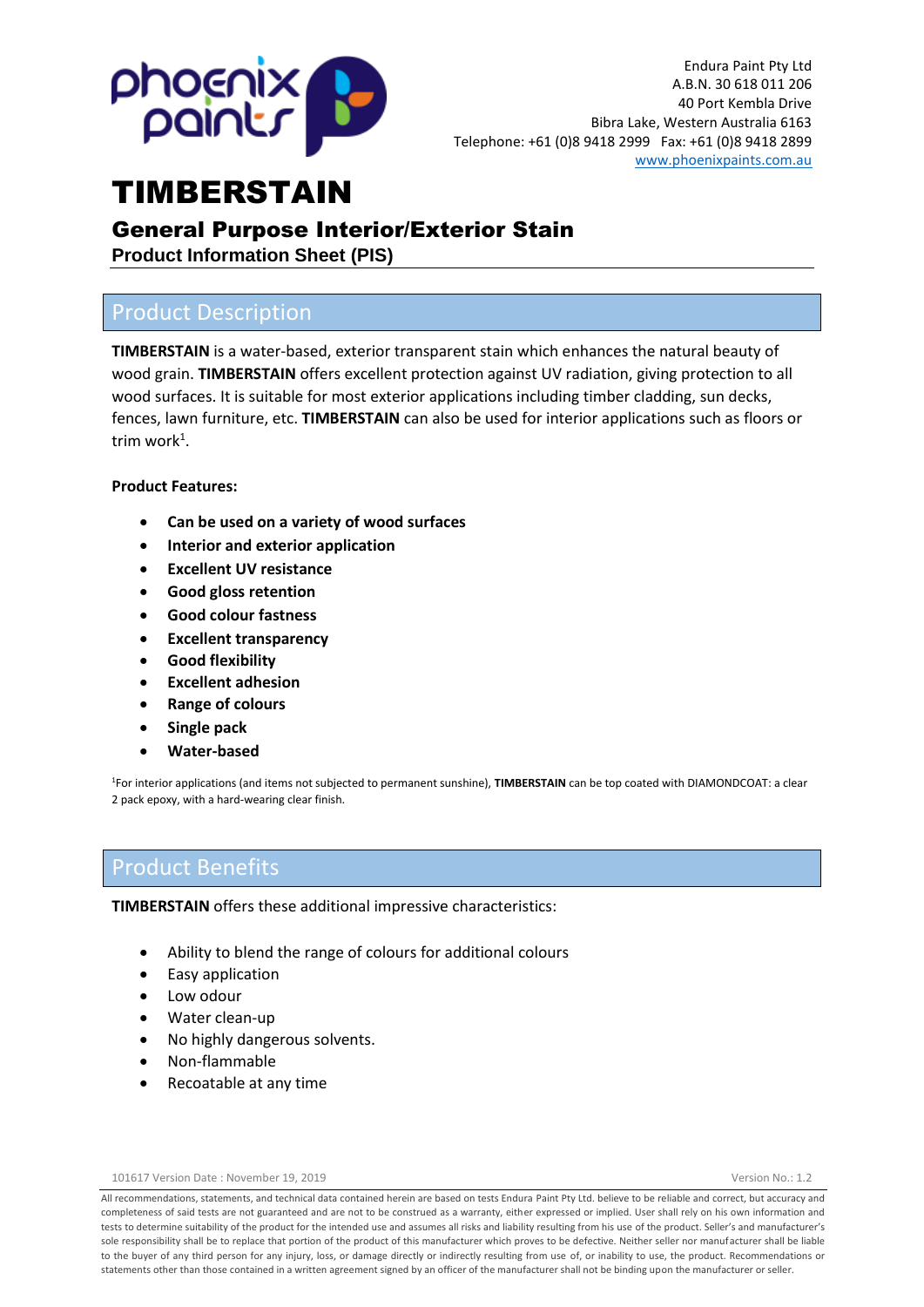

### General Purpose Interior/Exterior Stain

**Product Information Sheet (PIS)**

## Product Characteristics

| <b>Specific Gravity</b> | $1.07 \pm 0.10$                                                                                 |
|-------------------------|-------------------------------------------------------------------------------------------------|
| <b>Volume Solids</b>    | $31\% \pm 2\%$ (dependent on colour)                                                            |
| <b>Colours</b>          | Jarrah (4049), Teak (4051), Mahogany (4053), Rosewood (4055)                                    |
| <b>Coverage Rates</b>   | Apply at a rate of approximately 7-9 m <sup>2</sup> /litre (subsequent coats<br>spread further) |
| <b>Shelf Life</b>       | Maximum 10 years (stored in cool, dry, dark conditions)                                         |

## Surface Preparation

#### **NEW OR UNPAINTED TIMBER**

- 1. Ensure that the timber surface is clean, dry, and free from all grease, oil, dirt and contaminants.
- 2. Sand the wood with 80-120 grit sandpaper.
- 3. Remove all sanding dust prior to coating.

#### **PREVIOUSLY PAINTED TIMBER**

- 1. Completely remove any existing paint using a paint stripper or by sanding with 60 grit sandpaper.
- 2. Sand with 80- 120 grit sandpaper to achieve a uniform surface finish.

### Mixing

Stir the **TIMBERSTAIN** carefully before use, using either an electric or hand held stirrer. If the paint has been stored for some months an electric stirrer will be required. Avoid adding any water to the paint. Continue agitating the product during use.

### Application

#### **EXTERIOR WOOD APPLICATIONS**

Apply 2-3 coats of TIMBERSTAIN with a nylon polyester brush. Allow 2-4 hours between coats under normal conditions (temperatures above 25°C, and low humidity). Avoid application in direct sunlight which may cause the stain to dry too quickly.

101617 Version Date : November 19, 2019 Version No.: 1.2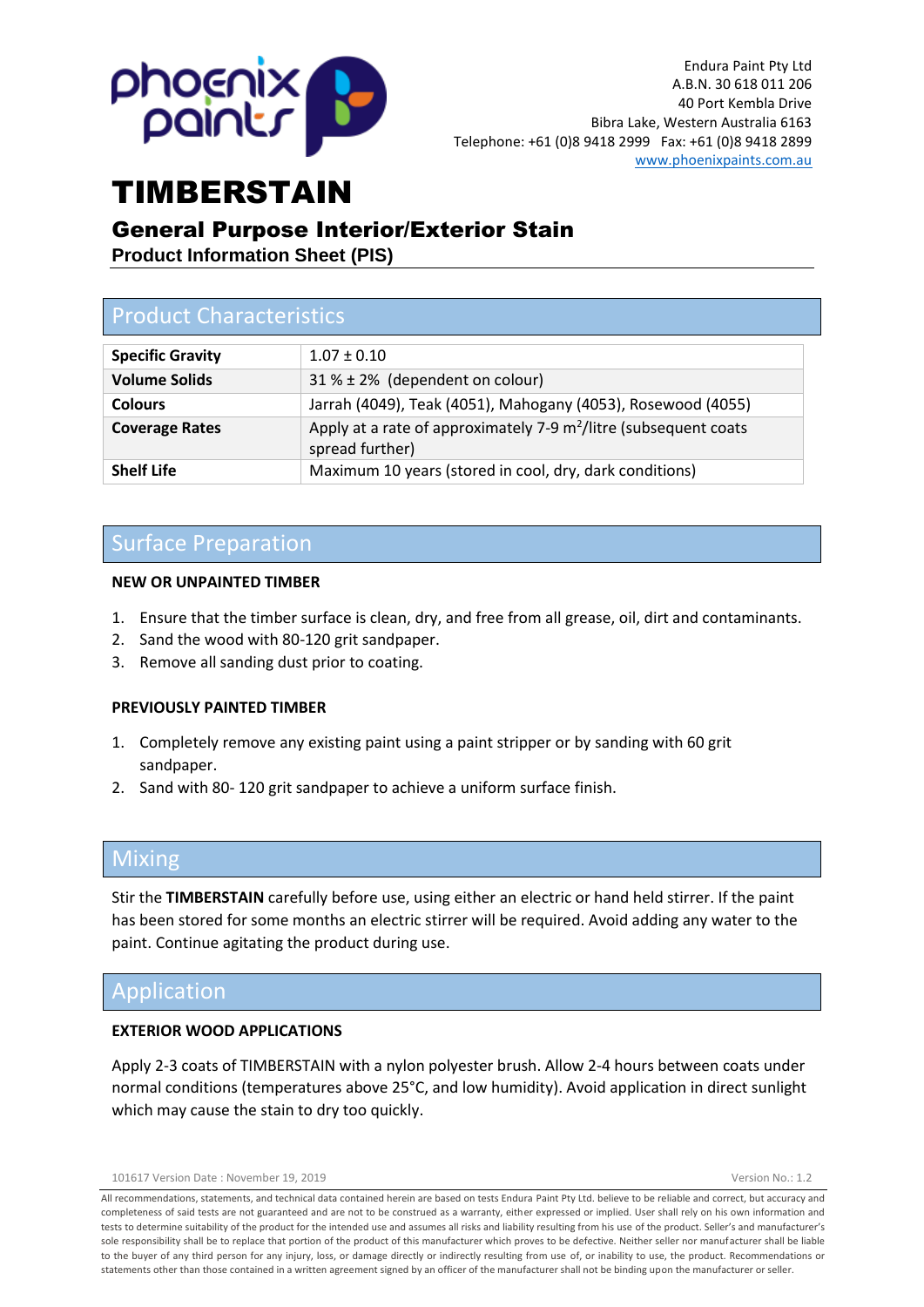

# General Purpose Interior/Exterior Stain

**Product Information Sheet (PIS)**

#### **Maintenance: Exterior**

To maintain the **TIMBERSTAIN** finish and maintain its protection level of the wood against the elements and ultraviolet, it is recommended to apply a maintenance coat on vertical surface every 3- 4 years on a South and Eastern exposure and every 2-3 years on a North and Western exposure.

#### **INTERIOR WOOD APPLICATIONS**

- 1. Apply the **TIMBERSTAIN** in the direction of the wood grain using either a nylon polyester brush or lint-free cloth.
- 2. Allow the stain to stand for 1-5 minutes depending upon the depth of colour desired.
- 3. Wipe off any excess **TIMBERSTAIN** in the direction of the grain with a clean cloth. For larger surfaces, do not allow any excesses to dry or this could spoil the finish. Remove any excess with a clean cloth dampened with water.
- 4. For added durability, interior surfaces maybe over coated with DIAMONDCOAT water-based 2 pack epoxy. Consult the DIAMONDCOAT Product Information Sheet for more information.

**NOTE**: It is imperative that **TIMBERSTAIN** is allowed to fully cure for at least 1-2 days before DIAMONDCOAT is applied to maximize inter-coat adhesion.

**IMPORTANT NOTE:** It is not recommended to apply **TIMBERSTAIN** if the temperature is below 12°C or above 30°C. During extremes of hot weather, apply the coating early in the morning, having cleaned and prepared the surface previously.

**WARNING:** During cold weather, all Phoenix Paints products must be warmed to 25° to 30°C before the coatings are applied. This can be achieved by immersing the container in hot water and stirring occasionally.

**NOTE**: If any Phoenix Paints product is being used in conjunction with any other paint or coatings brand, we strongly advise to carry out a test patch first to ensure that no adverse reaction occurs.

## Drying/Curing

|                           | 25°C 50% RH   |  |
|---------------------------|---------------|--|
| <b>Touch Dry</b>          | 15-30 minutes |  |
| To Recoat                 | 2-4 hours     |  |
| To Top Coat (DIAMONDCOAT) | 1-2 days      |  |

Ensure **TIMBERSTAIN** is fully dry and cured before being exposed to moisture or rain (approximately 48 hours or more after application).

101617 Version Date : November 19, 2019 Version No.: 1.2